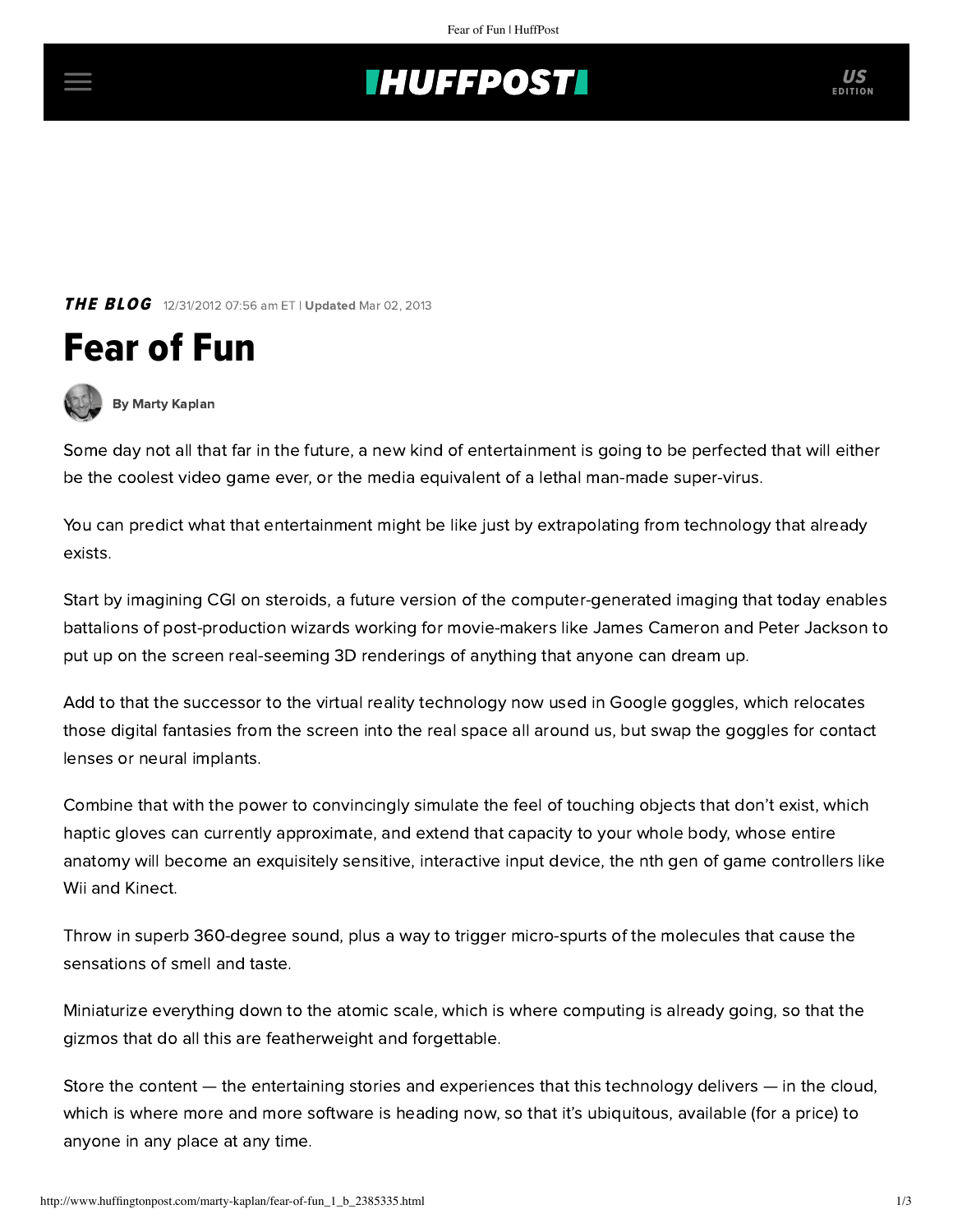## Fear of Fun | HuffPost

And just as advances in processing power have turned laptops into animation and recording studios, imagine that this new entertainment content will be produced not only by the Comcasts and NewsCorps and Activisions, but also by scrappy startups, and kids in dorm rooms.

Think of the porn that will make possible.

And the first-person shooters.

And the trips to the rain forest, the Sistine Chapel, the moon, the gates of heaven and of hell.

It's not a question of whether the technology to confect and convey this digital dream, or nightmare, will one day exist; it's only a matter of when.

In 1975, as molecular biologists were recognizing the potential dangers of the recombinant DNA technology then becoming widespread, [Paul Berg](http://www.nobelprize.org/nobel_prizes/chemistry/laureates/1980/berg-article.html), a future Nobel Prize-winner, organized a conference at Asilomar State Beach in California, where some 140 researchers, doctors and lawyers drew up voluntary principles of self-regulation, in order to prevent labs — both at academic institutions and in industry — from unleashing untold horrors on humanity. Today, it's next to impossible to conceive of a comparable convening of itself by the entertainment industry and the innovation labs that supply them with new wonders.

It's easy to brush off the National Rifle Association's response to the Newtown massacre: Violent video games have created a culture of violence that has spawned deranged killers. It's easy because, for starters, there's [no scientific evidence](http://artsbeat.blogs.nytimes.com/2012/12/24/game-theory-a-year-when-real-world-violence-crept-into-play/) connecting the dots between exposure to video game violence and actual violent behavior.

But there's plenty of [research](http://hollywoodhealthandsociety.org/for-public-health-professionals/research-evaluation/publications) supporting what we all intuit: Entertainment really does [influence us.](http://www.learcenter.org/pdf/FoodInc.pdf) It affects what we know, how we feel and how we behave. If it didn't, there wouldn't be an advertising industry, or propaganda films or *Sesame Street*, and DJs wouldn't be pied pipers, Putin wouldn't have prosecuted Pussy Riot, Plato wouldn't have banned poets, Romans wouldn't have run circuses, Uncle Tom's Cabin would have just been a best-seller and Sheherazade couldn't have saved her life by withholding the endings of the stories she told.

There's a [debate](http://www.nytimes.com/2012/12/13/us/zero-dark-thirty-torture-scenes-reopen-debate.html?ref=todayspaper&pagewanted=all&_r=0) [raging](http://www.guardian.co.uk/commentisfree/2012/dec/24/zero-dark-thirty-torture-bigelow-boal) now about whether the movie Zero Dark Thirty [depicts torture](http://articles.latimes.com/2012/dec/23/opinion/la-oe-1223-mcdermott-torture-bigelow-zero-dark-20121223) as an [effective](http://www.youtube.com/watch?v=FkBqghsCKfg) way to get [intelligence.](http://www.wilshireandwashington.com/2012/12/cia-directors-zero-dark-thirty-statement.html) [Critics](http://www.nytimes.com/2012/12/23/us/politics/acting-cia-director-michael-j-morell-criticizes-zero-dark-thirty.html) are passionate because the stakes seem so high — for politics, history, public opinion and public policy. We've been here before. In one of the best-known storylines on the series <sup>24</sup>, Jack Bauer used torture to get useful information from terrorists. The scenes were so powerful that, as [Jane Mayer reported](http://www.newyorker.com/reporting/2007/02/19/070219fa_fact_mayer), the dean of West Point flew to Hollywood to meet with 24's writers and producers to explain that real U.S. soldiers — instead of paying attention to their teachers and their textbooks; instead of learning that torture is wrong, counterproductive, inefficient and produces false intelligence — were instead trusting the instruction about interrogation methods that they were tacitly getting from a fictional, made up TV show.